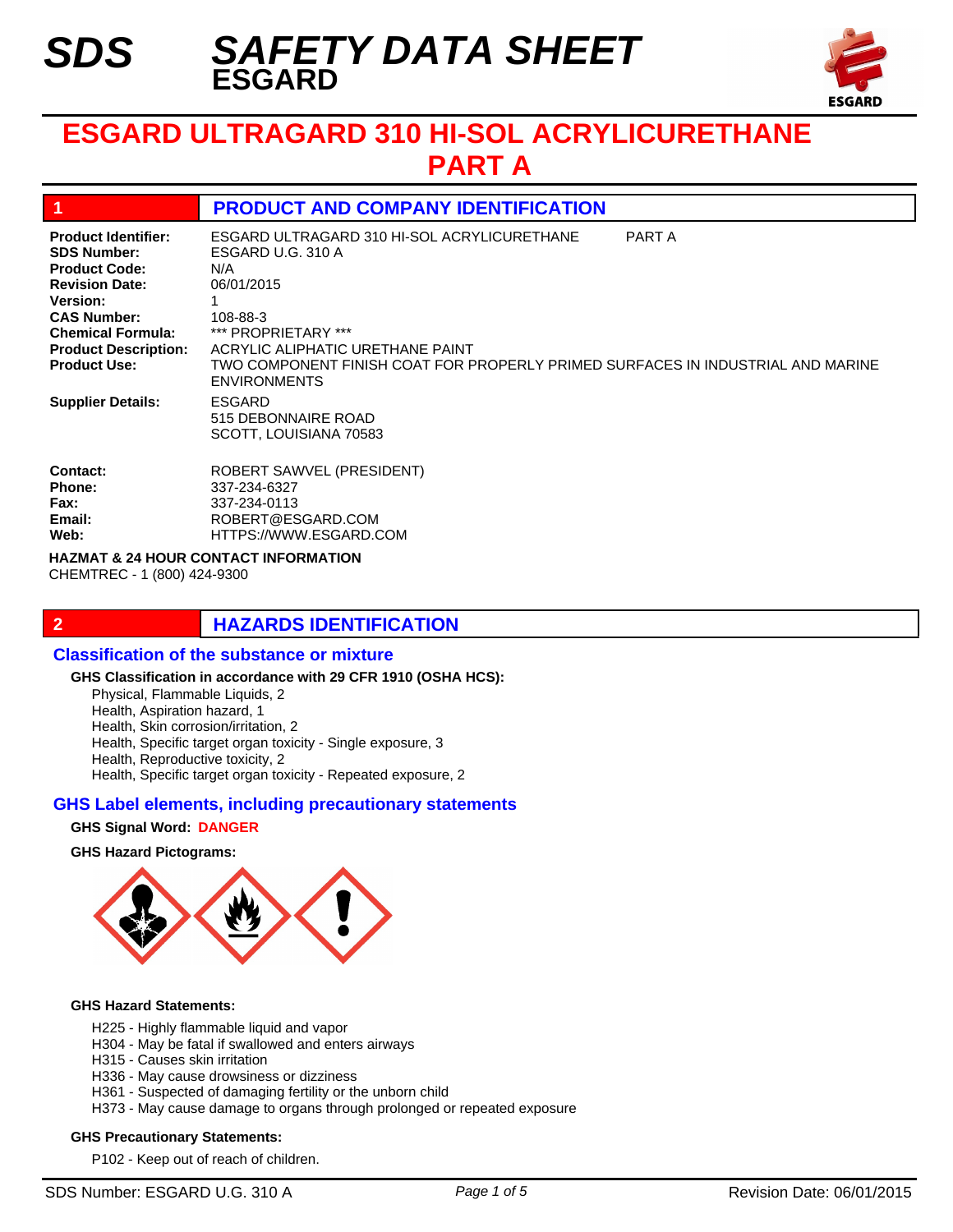P210 - Keep away from heat/sparks/open flames/hot surfaces. No smoking

P404 - Store in a closed container.

P411 - Store at temperatures not exceeding 100°F (35° C)

## **Hazards not otherwise classified (HNOC) or not covered by GHS**

| Inhalation:                 | Significant levels of vapor not likely to occur with normal use of product. |
|-----------------------------|-----------------------------------------------------------------------------|
| $E_{1/2}$ $C_{2}$ $D_{3/2}$ | $\blacksquare$                                                              |

**Eye Contact:** May cause irritation.

# **3 COMPOSITION/INFORMATION ON INGREDIENTS**

# **Ingredients:**

| Cas#                    | % Chemical Name |
|-------------------------|-----------------|
| 108-88-3 05-15% Toluene |                 |

| 4                    | <b>FIRST AID MEASURES</b>                                                                                                                                                                                                                                                           |
|----------------------|-------------------------------------------------------------------------------------------------------------------------------------------------------------------------------------------------------------------------------------------------------------------------------------|
| Inhalation:          |                                                                                                                                                                                                                                                                                     |
|                      | Not a direct hazard if product is applied as recommended and used for intended purposes. If respiratory symptoms<br>should develop move personnel away from source of exposure and into fresh air.                                                                                  |
| <b>Skin Contact:</b> | Wipe excess material from skin with a cloth. Wash contaminated area of skin with a waterless skin cleanser once all<br>product is removed wash with soap and water. Should a waterless skin cleanser not be available wash skin for a<br>minimum of 15 minutes with soap and water. |
| <b>Eye Contact:</b>  | Flush with large amounts of water for a minimum of 15 minutes. If irritation persists seek medical attention immediately.                                                                                                                                                           |
| Ingestion:           | Not a direct hazard if product is applied as recommended and used for intended purposes. If ingestion should occur<br>seek medical attention immediately.                                                                                                                           |

**5 FIRE FIGHTING MEASURES**

| <b>Flammability:</b><br><b>Flash Point:</b><br><b>Flash Point Method:</b> | Will readily ignite.<br>$60^\circ$ F (16 $^\circ$ C) PMCC<br>Pensky-Martens Closed Cup Test                     |
|---------------------------------------------------------------------------|-----------------------------------------------------------------------------------------------------------------|
| <b>Extinguishing Media:</b>                                               | Extinguish with dry chemical, CO2, water spray, foam, sand, and/or earth. Water and<br>foam may cause frothing. |
| <b>Special Considerations:</b>                                            | Fire fighters should enter area wearing positive pressure respiratory protection.                               |

**6 ACCIDENTAL RELEASE MEASURES** 

| <b>Personal Precautions:</b>      | No action should be taken that may involve personal risk. In the event of a spill immediately contact<br>upper management for final instructions. Keep unnecessary and unprotected personnel from entering.<br>Do not touch or walk through spilled materials. No smoking. Shut off and keep spilled product away from<br>all possible ignition sources. Avoid breathing and vapor or mist that may be produced. Ensure proper<br>ventilation. Don appropriate personal protective equipment before proceeding with any cleanup<br>(See section 8).                                                                                                                                                                                                                                                         |
|-----------------------------------|-------------------------------------------------------------------------------------------------------------------------------------------------------------------------------------------------------------------------------------------------------------------------------------------------------------------------------------------------------------------------------------------------------------------------------------------------------------------------------------------------------------------------------------------------------------------------------------------------------------------------------------------------------------------------------------------------------------------------------------------------------------------------------------------------------------|
| <b>Environmental Precautions:</b> | Avoid dispersal of spilled material and runoff from contacting soil, waterways, drains, and sewers.<br>Inform all relevant authorities if the product has caused environmental pollution to sewers, waterways,<br>soil, air, etc.                                                                                                                                                                                                                                                                                                                                                                                                                                                                                                                                                                           |
| Spill containment and clean up:   | Consult with management or proper authority to determine if cleanup may be conducted safely.<br>Avoid the use of any high powered or jet water stream that may spread the product. After donning proper<br>personal protective equipment (See section 8) transfer bulk of material into another container. Dilute<br>with water and mop up if product is water-soluble if not absorb any remaining residue with proper<br>absorbents such as earth or vermiculite. Do not use any combustible material as an absorbent. Sweep<br>up and dispose of as solid waste in accordance with applicable federal, state, and local regulations.<br>Contact a certified/licensed waste disposal company for proper disposal of waste. Absorbent material<br>may pose the same hazard (if any) as the spilled product. |

**See Section 1 for emergency contact information and Section 13 for waste disposal**.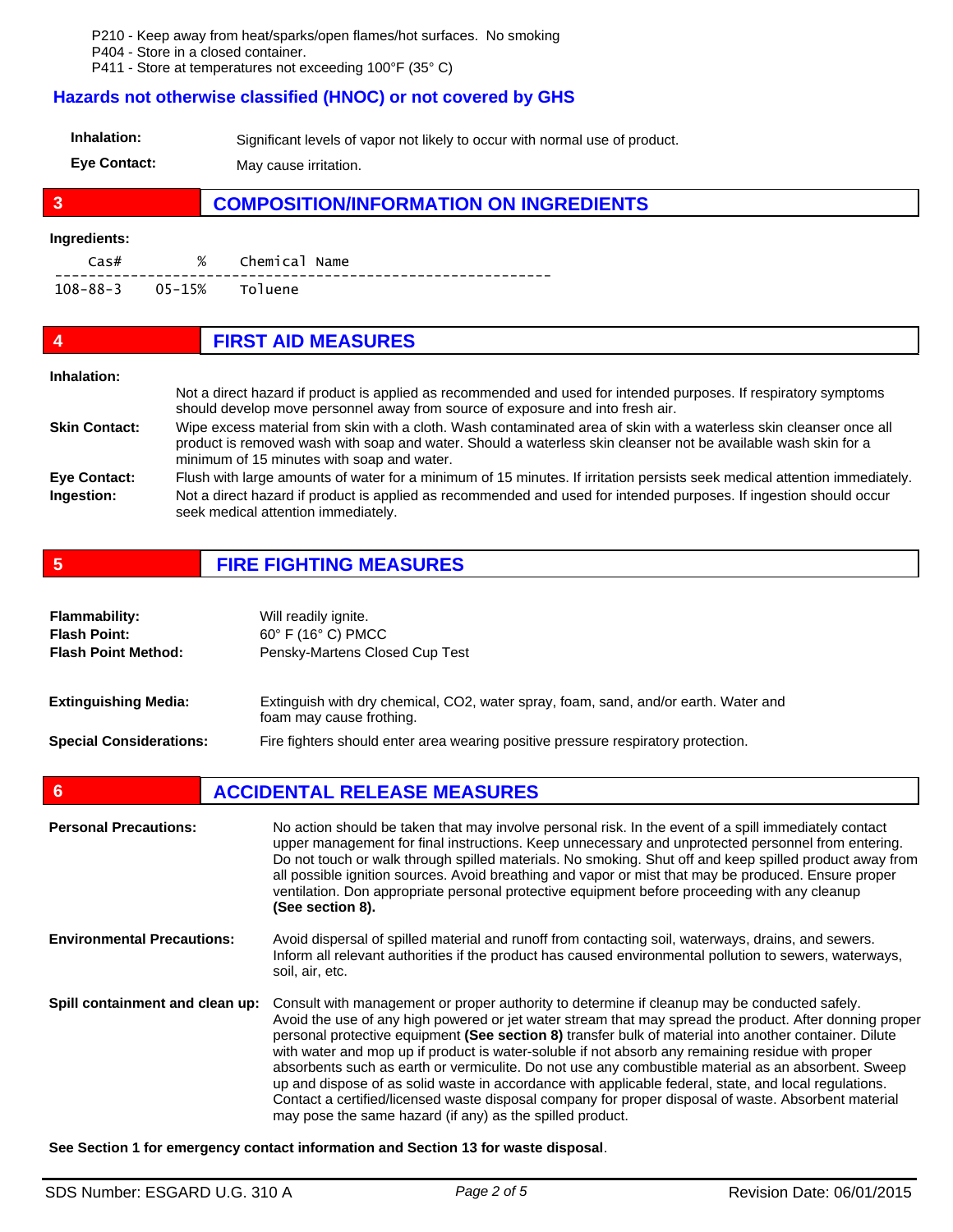# *HANDLING AND STORAGE*

| <b>Handling Precautions:</b> | Avoid contact with skin and eyes. Observe good standards of industrial hygiene. Keep away from<br>sources of ignition.        |
|------------------------------|-------------------------------------------------------------------------------------------------------------------------------|
| <b>Storage Requirements:</b> | Storage Temperature: 0-100°F (-18-35°C)<br>Storage Precautions: Keep in closed containers away from heat, sparks, and flames. |

# **8 EXPOSURE CONTROLS/PERSONAL PROTECTION**

| <b>Engineering Controls:</b><br><b>Personal Protective</b><br>Equipment: | Provide forced air ventilation when applying in confined spaces.<br>HMIS PP, C   Safety Glasses, Gloves, Apron<br>Respiratory Protection: Unlikely to be necessary. Use approved chemical filter respirator.<br>Eyes: Use of safety glasses or chemical eye goggles is suggested.<br>Hands: Use of non-natural and non-butyl rubber gloves is recommended.<br>Skin: Use protective clothing. Use of pants, long sleeve shirt, and apron recommended when applying<br>product |
|--------------------------------------------------------------------------|------------------------------------------------------------------------------------------------------------------------------------------------------------------------------------------------------------------------------------------------------------------------------------------------------------------------------------------------------------------------------------------------------------------------------------------------------------------------------|
| <b>Exposure Limits:</b>                                                  | Not determined.                                                                                                                                                                                                                                                                                                                                                                                                                                                              |

**Always pratice good hygiene. Remember chemicals can transfer from your hands to things that may cause ingestion of product, e.g., food, cigarettes, etc. Always wash hands and skin thoroughly after coming into contact with product even if proper personal protective equipment was used.** 

| 9                                                                                                                             | PHYSICAL AND CHEMICAL PROPERTIES                                                                         |                                                                                     |                                                                                                                  |
|-------------------------------------------------------------------------------------------------------------------------------|----------------------------------------------------------------------------------------------------------|-------------------------------------------------------------------------------------|------------------------------------------------------------------------------------------------------------------|
| Appearance:<br><b>Physical State:</b><br><b>Spec Grav./Density:</b><br><b>Boiling Point:</b><br><b>Vapor Pressure:</b><br>pH: | Color can vary<br>Liquid<br>$(25^{\circ}C)$ : 1.33<br>$> 280^{\circ}$ F (173°C)<br>Not determined<br>7.5 | Odor:<br>Solubility:<br><b>Freezing/Melting Pt.:</b><br><b>Flash Point:</b><br>VOC: | Strong<br>Not water soluble<br>Not determined<br>$60^{\circ}$ F (16 $^{\circ}$ C) PMCC<br>350 g/l (2.95 lbs/gal) |
| <b>Volume Solids:</b>                                                                                                         | 62%                                                                                                      |                                                                                     |                                                                                                                  |
| 10                                                                                                                            | <b>STABILITY AND REACTIVITY</b>                                                                          |                                                                                     |                                                                                                                  |
| Chamical Stability:                                                                                                           | Product is stable under normal conditions                                                                |                                                                                     |                                                                                                                  |

| <b>Chemical Stability:</b>      | Product is stable under normal conditions.                                                                                                                                                 |
|---------------------------------|--------------------------------------------------------------------------------------------------------------------------------------------------------------------------------------------|
| <b>Conditions to Avoid:</b>     | Exposed flames; high temperature sources; strong oxidizers                                                                                                                                 |
| <b>Materials to Avoid:</b>      | Strong Oxidizing Agents.                                                                                                                                                                   |
| <b>Hazardous Decomposition:</b> | Combustion can produce a variety of compounds including oxides of sulfur, oxides of carbon, water<br>vapor, and unidentified organic and inorganic compounds - some of which may be toxic. |

**11 TOXICOLOGICAL INFORMATION**

LD50 (Animal/Oral): No data available

Possible Health Effects:

Eyes - Mildly irritating

Skin - Prolonged contact may cause skin irritation

Inhalation - Product is unlikely to present any significant hazard during normal of product use at ambient temperature. Should product be sprayed and inhaled due to the lack of personal protective gear or proper ventilation pulmonary abnormalities could occur.

Ingestion - Ingestion of this product is not a health hazard likely to arise when using and applying product correctly and for intended use.

# **12 ECOLOGICAL INFORMATION**

No data available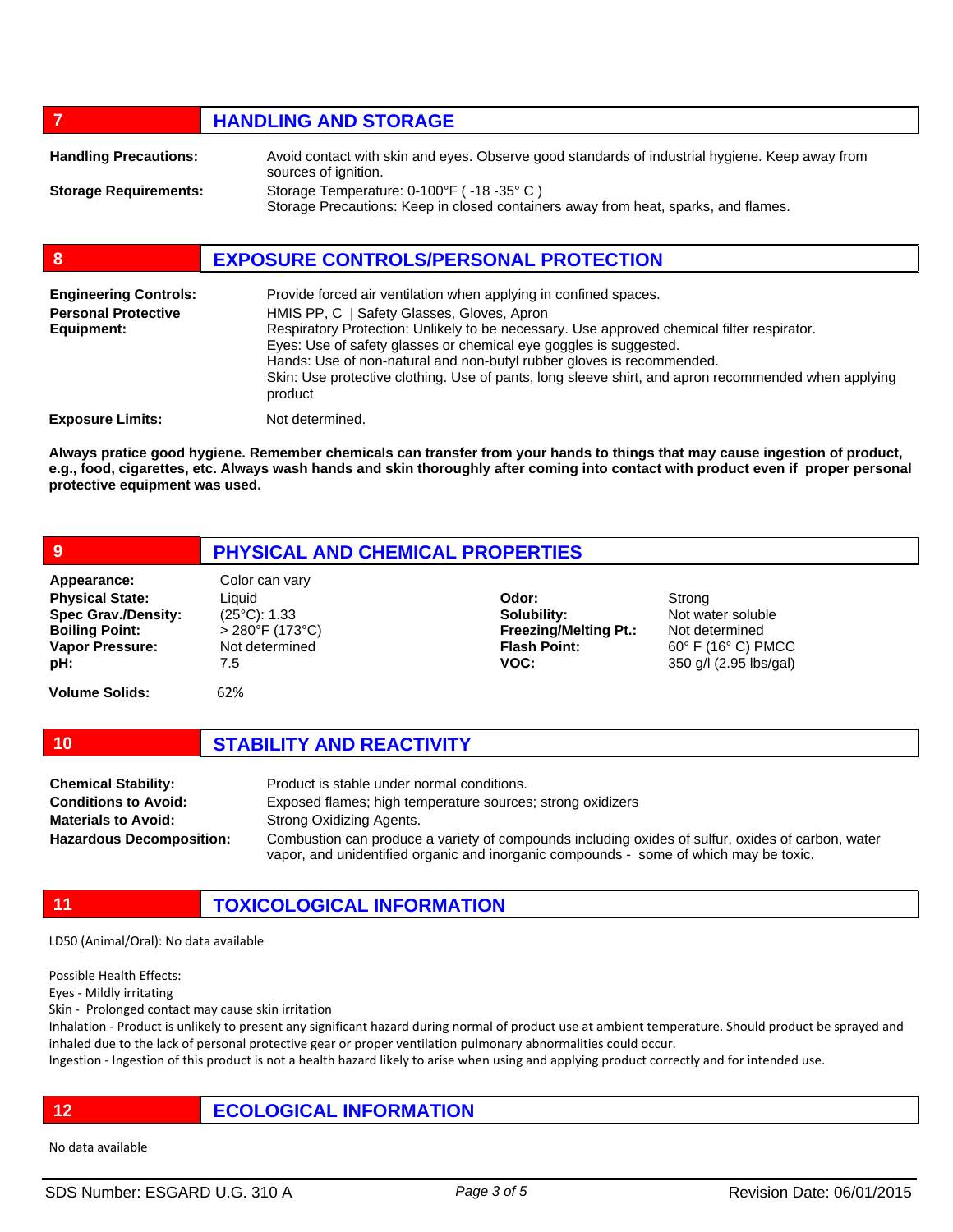**13 DISPOSAL CONSIDERATIONS**

Product, waste, and any materials that may have been used if a spill occurred should be disposed of via an authorized waste disposal contractor in accordance with all local, state, and federal regulations. You may call Esgard to discuss the possibility of returning waste, expired product, and contanimated materials to Esgard for a fee.

**14 TRANSPORT INFORMATION**

UN1263, Paint including paint, lacquer, enamel, stain, shellac solutions, varnish, polish, liquid filler, and liquid lacquer base, 3, PGII

# **15 REGULATORY INFORMATION**

Component (CAS#) [%] - CODES

---------------------------------------------------------------- RQ(1000LBS), Toluene (108-88-3) [05-15%] CERCLA, CSWHS, EPCRAWPC, HAP, MASS, NJHS, OSHAWAC, PA, PRIPOL, PROP65, SARA313, TOXICPOL, TOXICRCRA, TSCA, TXAIR, TXHWL

Regulatory CODE Descriptions

---------------------------------------------------------------- RQ = Reportable Quantity CERCLA = Superfund clean up substance CSWHS = Clean Water Act Hazardous substances EPCRAWPC = EPCRA Water Priority Chemicals HAP = Hazardous Air Pollutants MASS = MA Massachusetts Hazardous Substances List NJHS = NJ Right-to-Know Hazardous Substances OSHAWAC = OSHA Workplace Air Contaminants PA = PA Right-To-Know List of Hazardous Substances PRIPOL = Clean Water Act Priority Pollutants  $PROP65 = CA Prop65$ SARA313 = SARA 313 Title III Toxic Chemicals TOXICPOL = Clean Water Act Toxic Pollutants TOXICRCRA = RCRA Toxic Hazardous Wastes (U-List) TSCA = Toxic Substances Control Act TXAIR = TX Air Contaminants with Health Effects Screening Level TXHWL = TX Hazardous Waste List

# **16 OTHER INFORMATION**

Health  $= 2$ , Fire  $= 3$ , Reactivity  $= 0$ , Specific Hazard  $=$  None Health =  $2$ (Chronic), Fire = 3, Physical Hazard = 0 HMIS PPE: C - Safety Glasses, Gloves, Apron NFPA: HMIS III:



General Safety: Anyone can fall into a container and drown - drowning can occur in a very small amount of water or product that covers the mouth and/or nose. Keep product out of reach of children and dispose of container properly (as discussed in section 13) when empty or there is no longer a need for the use of this product.

Do not mix with other chemicals

This data sheet does not constitute as an assessment of the workplace risks as required under the provisions of the Health & Safety at Work Act and the Control of Substances Hazardous to Health. (COSHH)

## **Disclaimer:**

Although reasonable care has been taken in the preparation of this document, we extend no warranties and make no representations as to the accuracy or